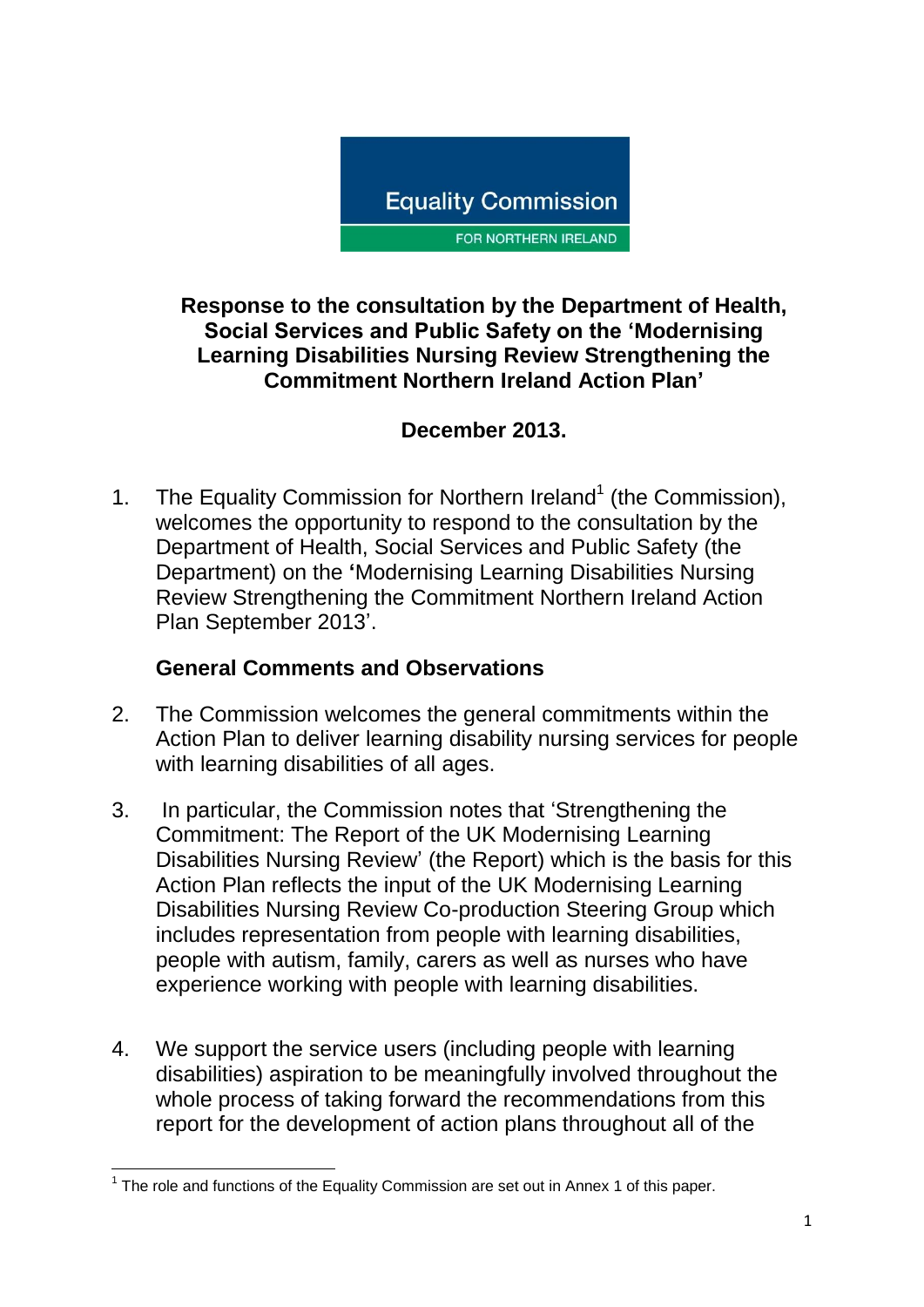regions in the UK. Furthermore, the Commission endorses the broad aim set out in the report that people with learning disabilities of all ages have access to nursing services they need.

- 5. It is important that the Action Plan for Northern Ireland reflects the policy shift outlined in the Report which identifies a number of key aims to develop service modernisation initiatives across all the UK regions, specifically:
	- to promote independence, social inclusion and citizenship for people with learning disabilities;
	- to develop a service ideology which reflects the social model interpretation of disability;
	- to ensure equitable access to healthcare for people with learning disabilities, their families and carers<sup>2</sup>.
- 6. The above aims correspond well with a number of articles within the UN Convention on the Rights of Persons with Disabilities (CRPD) as well as the Disability Discrimination Act 1995 (as amended), in particular the public sector disability equality duty to encourage participation of disabled people in public life and to promote positive attitudes towards disabled people.
- 7. Furthermore, actions to deliver all of the above aims will promote equality of opportunity for people with learning disabilities and consideration of their multiple identities including as women, members of ethnic minorities and as younger and older people in line with the Department's Section 74 obligations  $3$ .

## **Specific Comments on the Action Plan**

## **Participation and Involvement**

- 8. The commitment to establish a Northern Ireland Collaborative by December 2013 to support the delivery of actions to include representation from service users is welcome.
- 9. The Report of the UK Modernising Learning Disabilities Nursing Review clearly identifies service users represented in the UK

 $\overline{\phantom{a}}$ <sup>2</sup> The Scottish Government (April 2012): 'Strengthening the Commitment: The Report of the UK Modernising Learning Disabilities Nursing Review', opening paragraph, page 7. Available at: <http://www.scotland.gov.uk/Publications/2012/04/6465>

 $3$  Equality Commission for Northern Ireland (April 2010): 'Section 75 Guide for Public Authorities'. Available at:<http://www.equalityni.org/archive/pdf/S75GuideforPublicAuthoritiesApril2010.pdf>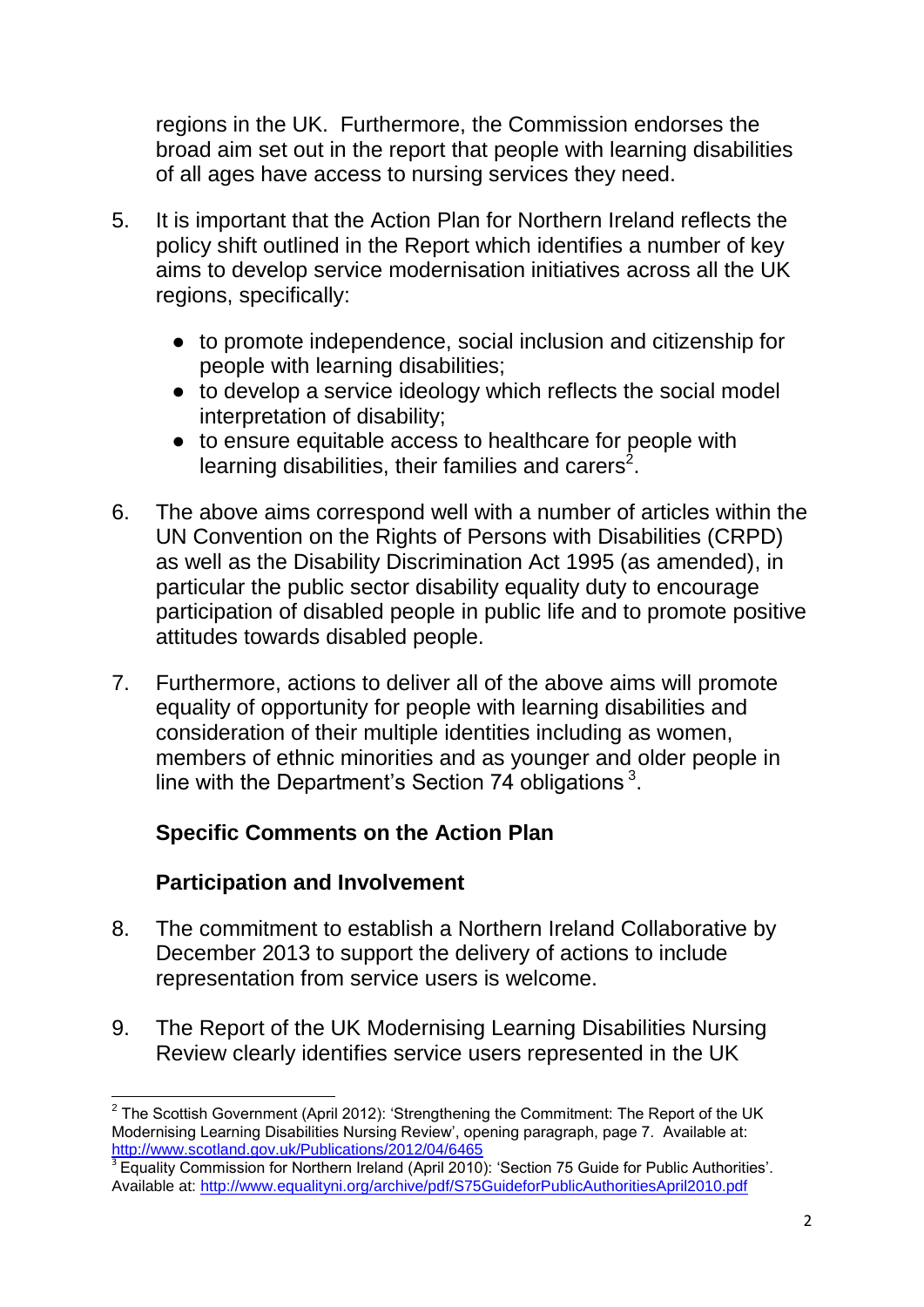Modernising Learning Disabilities Nursing Review Co-production Steering Group as people with learning disabilities, people with Autism, their families and carers. The Department's Action Plan should make clear that people with learning disabilities will be represented in the NI Collaborative in line with the commitment in the Report.

- 10. The Department has an opportunity in the context of the Action Plan to identity and quantify the number of public life opportunities for people with learning disabilities (and those with multiple disabilities such sensory, physical, mental health issues and hidden disabilities) which will be created as a result of the development of the Northern Ireland Collaborative. Such actions will provide evidence of promoting positive attitudes towards disabled people and encouraging their participation in public life in accordance with the Department's obligations under the Disability Duties<sup>4</sup>.
- 11. The direct involvement and participation of disabled people in the monitoring and delivery of this Action Plan also meets the requirements of a number of articles within the United Nations Convention on the Rights of Persons with Disabilities (CRPD)<sup>5</sup>. The CRPD is clear that disabled people's voices and experiences, reflecting the aspirations of the individual disabled person and the collective experience of disabled people, are an essential element necessary to inform effective implementation.
- 12. The first principle set out in **Article 3**, **General Principles**, **3(a)** of the CRPD requires consideration of the need for respect for inherent dignity, individual autonomy, including the freedom to make one's own choices and the independence to enable that choice to be made. Further, **Article 3(c)** calls for the full and effective participation and inclusion in society of disabled people.
- 13. In terms of understanding the collective experience of disabled people and their situation, **Article 4(3) General Obligations** of the CRPD requires public authorities to **closely consult and actively**

1

 $4$  Equality Commission for Northern Ireland (March 2007): A Guide for Public Authorities – 'promoting positive attitudes towards disabled people and encouraging their participation in public life.' Available at: <http://www.equalityni.org/archive/pdf/ECNIDisPlan.pdf>

<sup>5</sup> For further information on the UN Convention see: <http://www.equalityni.org/archive/pdf/UNCRPDOptionalProtocolPE.pdf>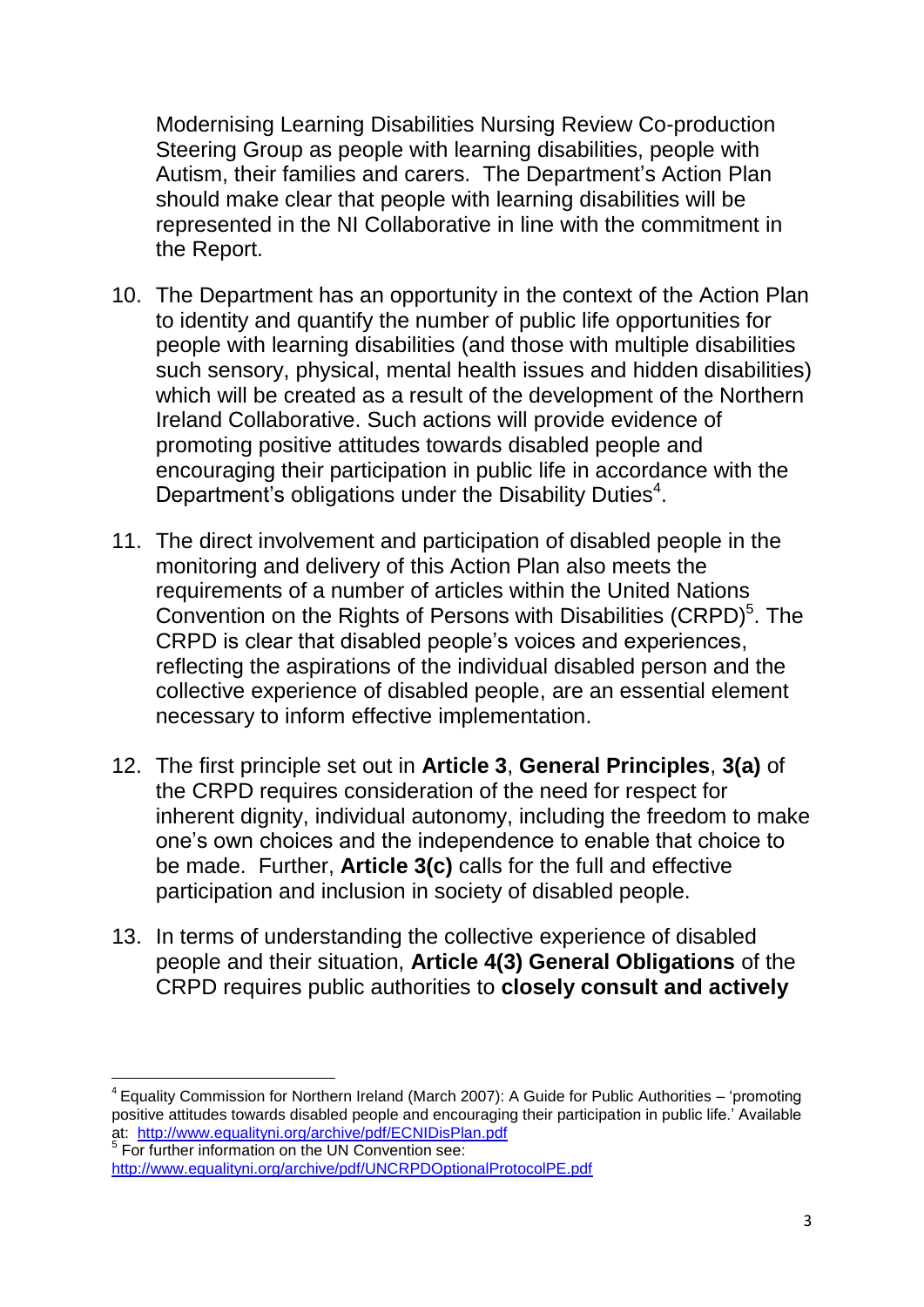**involve disabled people, including disabled children** $^6$  **through** their representative organisations in the development and implementation of legislation and policies to implement the CPRD and in decision making processes related to them. Furthermore, the CPRD requires that civil society and **disabled people in particular, are involved and participate fully in the monitoring processes (Article 33(3) National implementation and monitoring).**

14. The Department should also consider what further actions are needed to involve disabled people at a local level, including the identification of service user groups already established by the five Health and Social Care Trusts and independent service user forums established within the disability community and voluntary sector.

#### **Strengthening the Profession – Research and Evidence**

- 15. The Commission welcomes the proposed action to identify and implement methods whereby learning disability nurses will have the opportunity to receive and learn from service user feedback in order to improve and develop practice.
- 16. The above measure reflects the Commission's recommendations following a formal investigation into the accessibility of health information for people with a learning disability<sup>7</sup> which concluded that people with learning disabilities faced a number of barriers when accessing the health service including poor communication between healthcare staff and people with a learning disability, a lack of understanding of the health needs of people with a learning disability and lack of relevant written information provided in an accessible format<sup>8</sup>.

## **Strengthening Capability – Training and Awareness**

17. The investigation recommended that the health service involves service users in the development of accessible written information

**<sup>.</sup>**  $6$  Equality Commission for Northern Ireland (2008): 'Let's talk, Let's Listen – Guidance for Public Authorities on Consulting and Involving Children and Young People' is available at: [http://www.equalityni.org/archive/LetsTalkLetsListen\(Final\).pdf](http://www.equalityni.org/archive/LetsTalkLetsListen(Final).pdf)<br>7 Equality Commission for Northern Ireland (June 2008): 'Eerm

Equality Commission for Northern Ireland (June 2008): 'Formal Investigation the Accessibility of Health Information in Northern Ireland for People with a Learning Disability'. Available at: [www.equalityni.org/archive/tempdocs/LiteratureRev\(F\)l.doc](http://www.equalityni.org/archive/tempdocs/LiteratureRev(F)l.doc) 8 Ibid. See findings at pages 7, 8 and 9.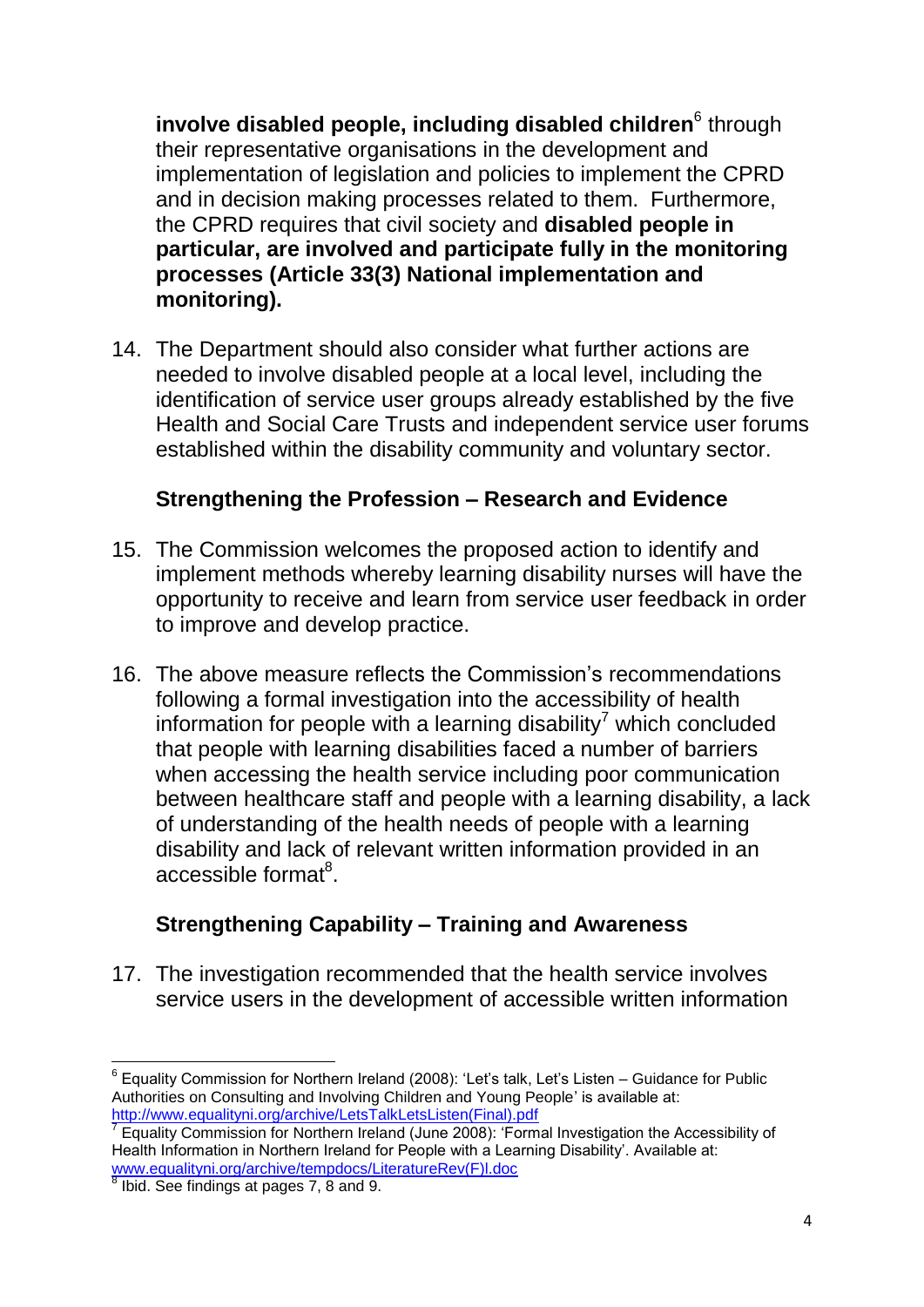and also in the provision of awareness training for health care professionals $^9$ .

- 18. Over half [57%] of the members of the focus groups participating in our recent review of the 2008 investigation<sup>10</sup> had some involvement with their local Health and Social Care Trust, either with regard to written information or with communication training.
- 19. This involvement included:
	- communication training for health care staff and health care undergraduates;
	- assisting with the development of accessible written information;
	- participation in consultations and providing feedback about written health information.
- 20. However, while significant progress has been made against our recommendations the review concluded that, in some cases, there was not enough interest among Health and Social Care Trust Staff to continue the training. A number of focus groups who had been consulted by their local Trust would have liked to have heard further about what action was being taken to make services and information provision more  $\bar{a}$ ccessible<sup>11</sup>.
- 21. While the review acknowledges that undergraduate training for nurses has been developed to include practical training sessions with people with learning disabilities as evidenced by this Action Plan, it concluded that one of the key recommendations from the original investigation, that communication training be mandatory and even accredited, has not yet been addressed. The Commission urges that the Department take action to implement this recommendation.
- 22. The formal investigation also recommended that there should a Patient Liaison Nurse in each main hospital to prepare hospitals for the admission of people with a learning disability and to support

 9 Ibid, see recommendations, pages 10, 11 and 12.

<sup>10</sup> Equality Commission for Northern Ireland (June 2013): 'Review of the Formal Investigation into the Accessibility of Health Information for People with a Learning Disability in Northern Ireland'. Available at:

[http://www.equalityni.org/archive/word/Disability\\_Investigation\\_paper\\_full\\_ross\\_harknesssep13.docx](http://www.equalityni.org/archive/word/Disability_Investigation_paper_full_ross_harknesssep13.docx)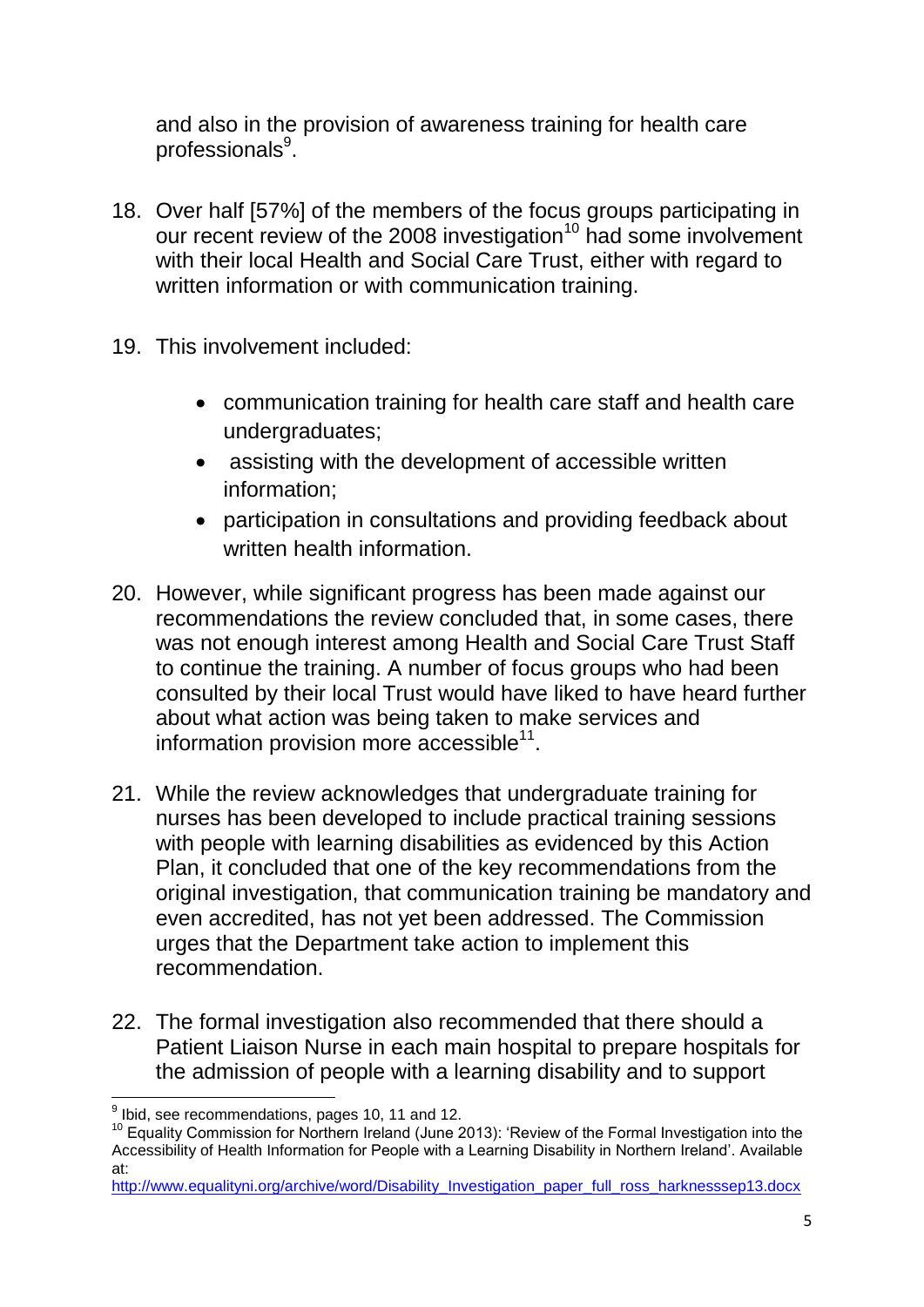reasonable adjustments to be made. The review found that although the Patient Liaison Nurse role has been piloted, no such nurses had been recruited. The Commission recommends that the Department address this issue in the Action Plan.

- 23. Recent research examining the evidence relating to health inequalities experienced by people with learning disabilities noted that although the accessibility of written health information had improved, further progress was required with respect to the availability of 'easy read' formats and improved staff training<sup>12</sup>.
- 24. The Department will be aware of the obligation of public authorities arising from the Disability Duties to provide awareness training for staff of disability issues as well as awareness of disability discrimination law<sup>13</sup>. The Department may wish to consider revising the plan to include provision for regular training to maintain knowledge of disability equality awareness and on-going changes to disability equality legislation.
- 25. The above-mentioned research also drew attention to the conclusions of a comprehensive review of UK and international evidence, 'Health Inequalities and People with Learning Disabilities', which concluded that existing patterns of care are insufficient, inequitable and likely to be in contravention of legal requirements under the Disability Discrimination Act and the CRPD<sup>14</sup>.

## **Other Information Sources**

26. The Commission acknowledges the wide range of information and data sources used to inform the UK wide report which constitutes the basis for the current Action Plan as well as the link to other key policies such as the Bamford Review and Transforming Your Care. The Commission recommends that the Department consider a number of additional sources of information to shape and inform the development of the Action Plan including:

<http://www.niassembly.gov.uk/Documents/RaISe/Publications/2013/health/13413.pdf>

**<sup>.</sup>**  $12$  Black, Dr Lesley-Ann (November 2013): 'Health inequalities and people with a learning disability', Northern Ireland Assembly Research and Information Service Research Paper 134/13, paragraph 2, page 15. Available at:

 $\frac{13}{13}$  Equality Commission for Northern Ireland (March 2007): 'A Guide for Public Authorities – 'promoting positive attitudes towards disabled people and encouraging their participation in public life', paragraphs  $5.9 - 5.12$ , pages  $52$  and  $53$ .

<sup>&</sup>lt;sup>14</sup> Ibid. The main findings of the research are summarised at paragraph 4 and subsequent bullet points at page 10.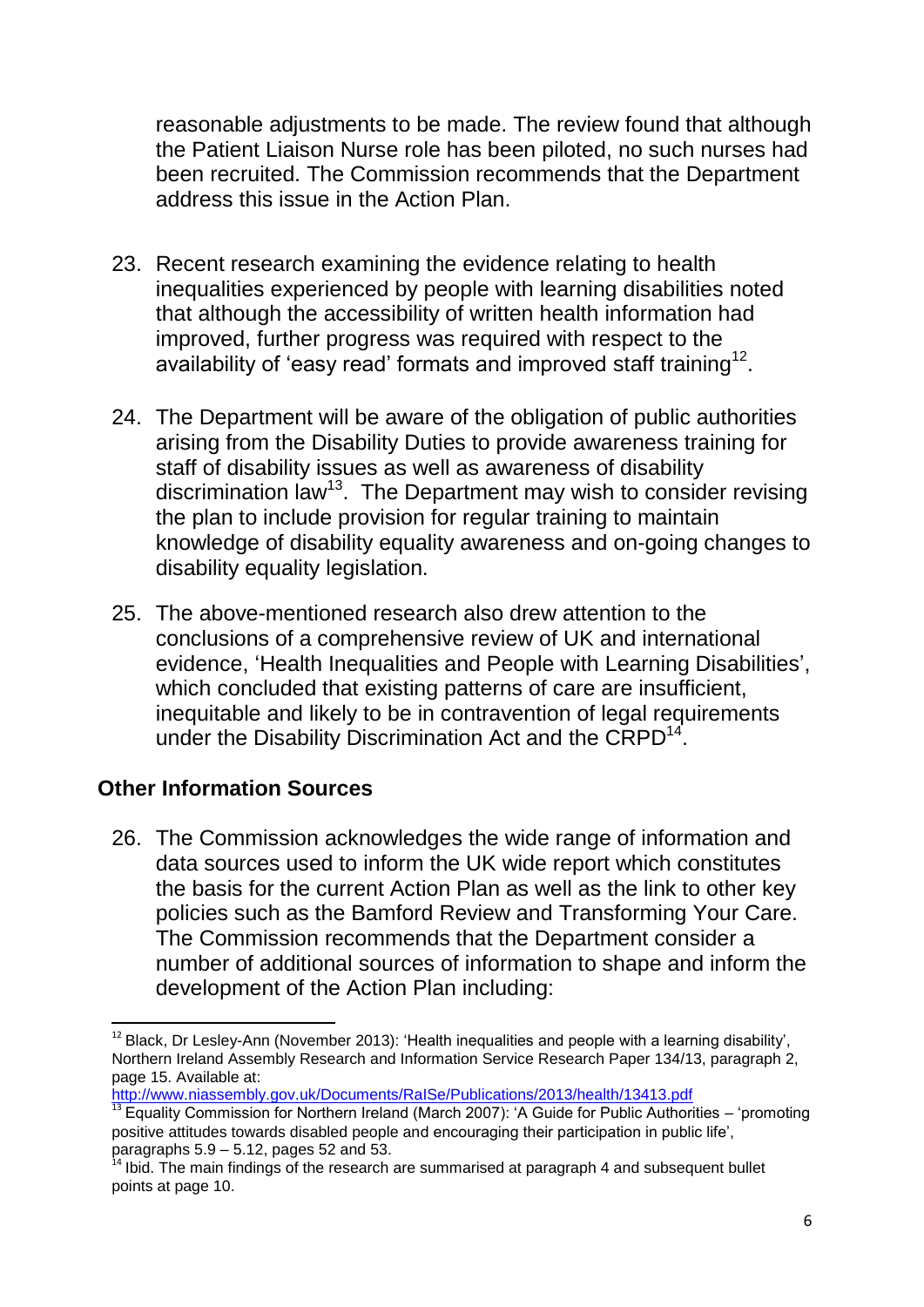- Good practice examples from the Commission's Disability Discrimination Act 1995 (DDA) Codes of Practice<sup>15</sup>;
- The quide to the disability duties<sup>16</sup>;
- **Information obtained by the Department in the development of** their disability action plans, Section 75 action plans and employment equality action plans;
- **Evidence from people with learning disabilities obtained** through previous and current public consultations, disability sector reference/ focus/steering groups such as the Bamford Monitoring Group; Patient client Council and local health trust user forums;
- **Independent research and in-house research, for example in** relation to previous work on audit of inequalities for Section 75 action plans and disability action plans;
- **Training and educational materials which address the multiple** identities of people with learning disabilities such as children, women, and ethnic minorities<sup>17</sup>.

# **Strengthening Quality – Quality improvement and outcomes**

- 27. The Action Plan should identify more clearly how the actions within the Plan will be achieved, identifying appropriate structures and realistic measurable achievable outcomes. The Department should revise the Action Plan to set specific performance indicators against each of the actions. Performance indicators should ensure that action measures become less about 'outputs' and more 'outcome' focused. Further actions should be added to the plan identifying what monitoring arrangements are in place to assess progress and effectiveness of the delivery of the proposed actions.
- 28. With respect to the above point we note the commitment that the Northern Ireland Collaborative will link with the Regional Key Performance Indicators (KPIs) project to consider the introduction of relevant KPIs within settings where learning disability nurses work. If the KPI's have a direct relationship with the Action Plan it would

**<sup>.</sup>**  $15$ All Codes of Practice related to DDA can be accessed via the Commission's website through the following link:

[http://www.equalityni.org/search/search.asp?cx=013850830204714881413%3A88nbkseifea&cof=FO](http://www.equalityni.org/search/search.asp?cx=013850830204714881413%3A88nbkseifea&cof=FORID%3A11&ie=UTF-8&num=10&q=disability+codes+of+practice&sa=Search#1125) [RID%3A11&ie=UTF-8&num=10&q=disability+codes+of+practice&sa=Search#1125](http://www.equalityni.org/search/search.asp?cx=013850830204714881413%3A88nbkseifea&cof=FORID%3A11&ie=UTF-8&num=10&q=disability+codes+of+practice&sa=Search#1125)

 $\frac{16}{16}$  The Commission's 'Guide to the Disability Duties' (2007) is available at: <http://www.equalityni.org/archive/pdf/ECNIDisPlan.pdf>

<sup>&</sup>lt;sup>17</sup> Paragraph (p) of the Preamble to the CRPD highlights that disabled people are the subject of multiple or aggravated forms of discrimination on the basis of other status they may hold.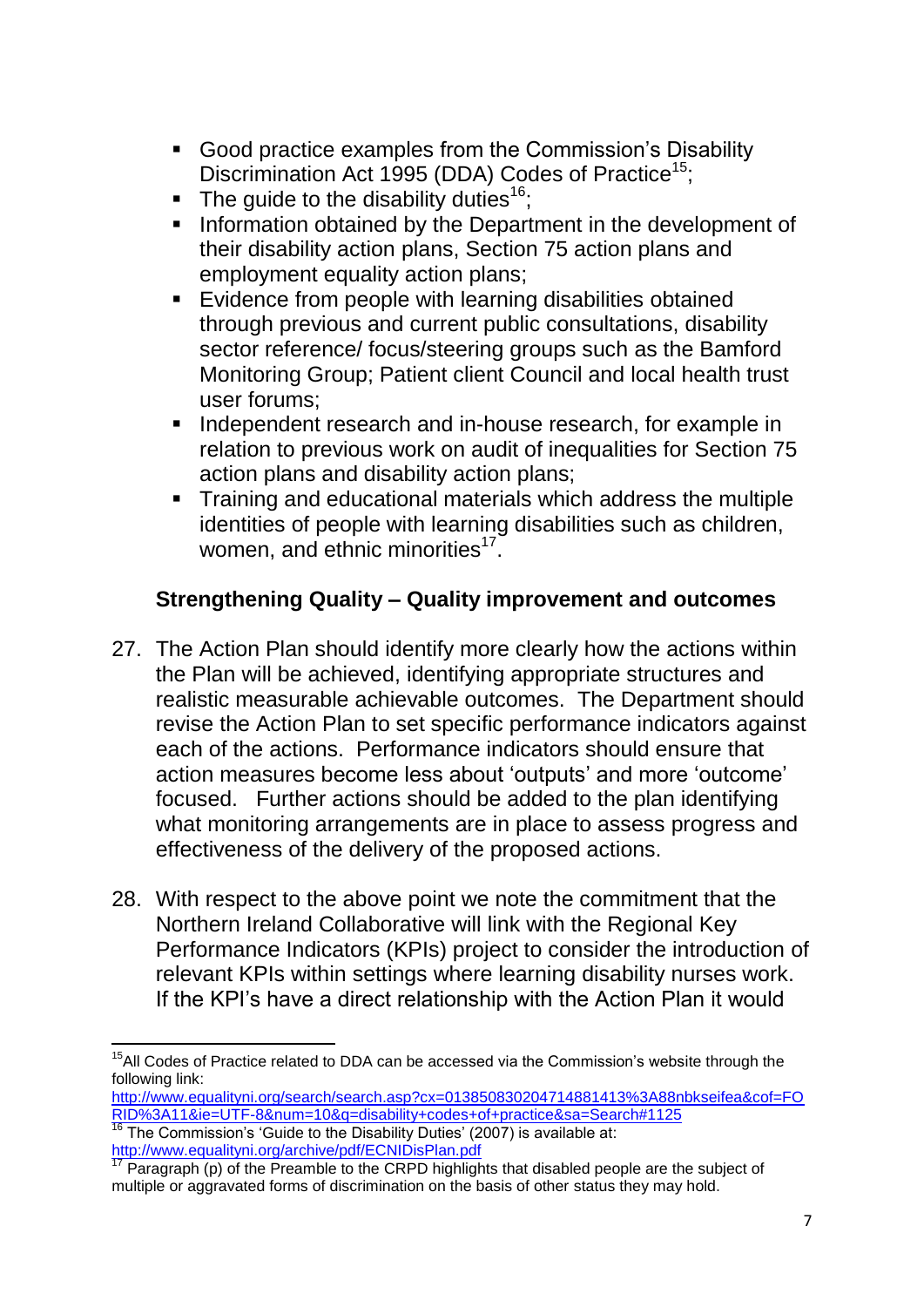be beneficial for them to be included and referenced within the Plan to demonstrate clearly how actions are being taken forward.

- 29. Without the inclusion of KPIs it is difficult to determine whether the action measures within the Plan are appropriate and outcome focussed. The Commission is of the view that none of the action measures in the plan has appropriate outcome focused, quantifiable performance indicators or targets.
- 30. Research by the Northern Ireland Assembly Commission has highlighted that despite the development of two Bamford-related Action Plans and a Service Framework for Learning Disability, progress to reduce the health inequalities faced by people with a learning disability, whilst commendable, has been slow. The research concluded that the reason for the lack of progress was because it appeared that details of actions have been vague and targets have not always been met $18$ .
- 31. The Bamford Action Plan 2009-12, included actions in response to our recommendations in the 'Formal Investigation into the Accessibility of Health Information for People with a Learning Disability in Northern Ireland'. The Bamford Action Plan 2012-2015 takes forward some actions that were outstanding from the previous Action Plan as well as new areas of work. The theme of making health information accessible to people with a learning disability is maintained in aims such as:
	- ensuring that people with a learning disability have equal access to the full range of primary health care services by implementing Direct Enhanced Services across Northern Ireland by March 2015;
	- involving and employing service users in the commissioning, delivery and evaluation of services
	- improving access to advice and information on services and the development of a central point of access for information by March 2015;
	- ensuring GAIN Guidelines are implemented in hospitals including staff training and easy read material<sup>19</sup>.

**<sup>.</sup>**  $18$  Black, Dr Lesley-Ann (November 2013): Op cit. Key Points, bullet point 8, page 3.

<sup>&</sup>lt;sup>19</sup> Equality Commission for Northern Ireland (June 2013). Op cit., first paragraph, page 16.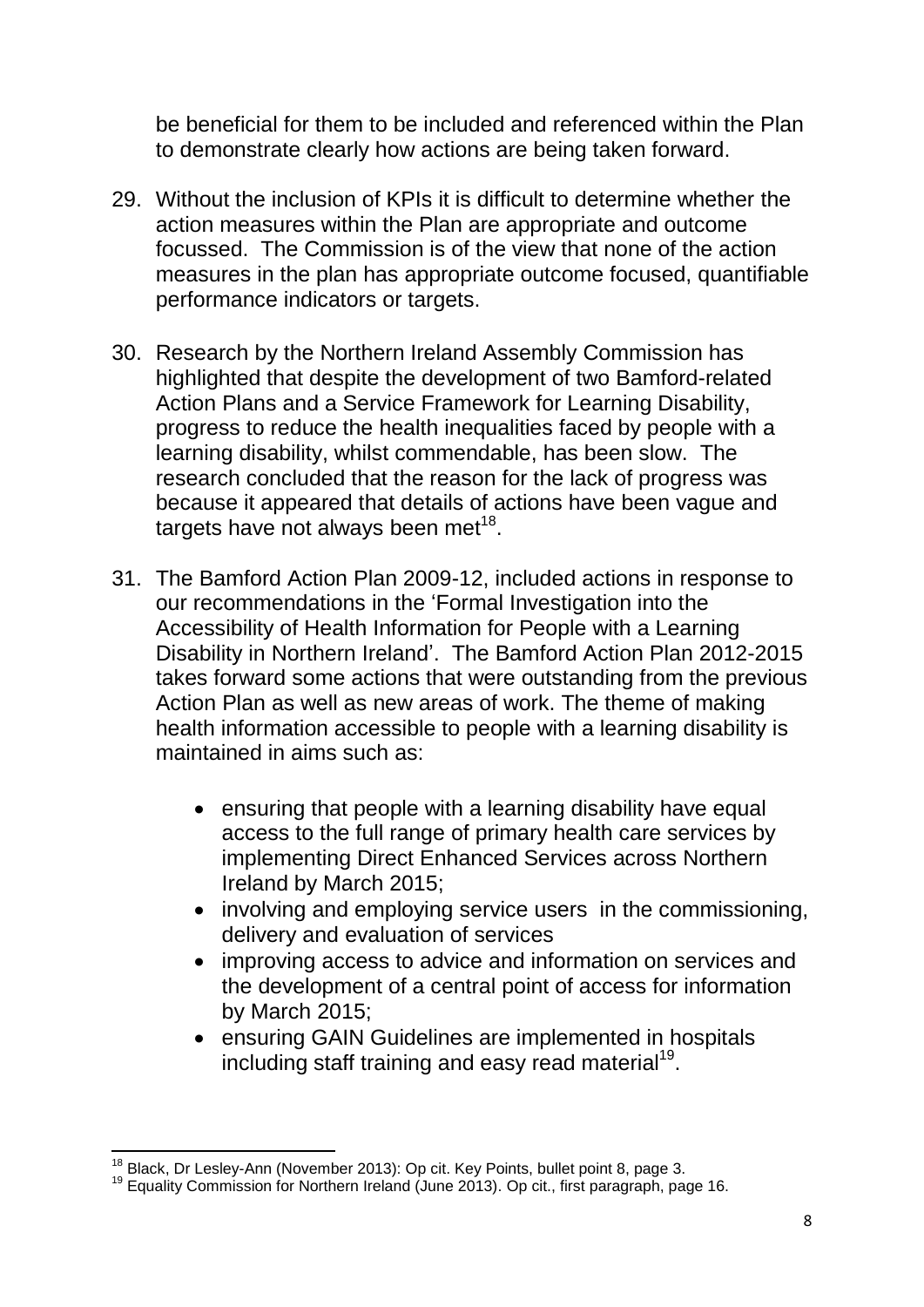32. Progress against the Bamford Action Plan 2009-2011 was evaluated with regard to the outcomes of specific actions. Of the 67 learning disability actions contained in the Action Plan the evaluation concluded that 81% [54] had been achieved $^{20}$ . Many of the actions relating to accessibility of information are "ongoing"<sup>21</sup>.

#### **Allocation of Resources**

- 33. The Bamford evaluation reported service user concerns regarding future resource constraints and the slow pace of noticeable change. It was noted that the Action Plan 2009-2011 had set in place structures and strategies for improving services and that it may take some time before service users experience real change.
- 34. This Action Plan needs to be given a clear allocation of resources if the actions outlined are to be fulfilled within their stated time frame. We have noted that a number of the measures correspond well to our recommendations, for example with respect to service user involvement and training and awareness measures for learning disability nurses. However, without the allocation of appropriate resources there is a significant risk that outcomes will not be realised.
- 35. We hope that the Department considers the issues highlighted in this response, to ensure the actions committed to in the Plan deliver real outcomes for service users and provide support to learning disability nurses to deliver an effective service. In summary, the Commission recommends that the Department:
	- clarifies that the principle of service user involvement within the NI Collaborative responsible for the delivery, implementation, monitoring and review of the plan will include representation from people with learning disabilities. This commitment would be line with UK wide actions already adopted in the UK wide Review Report;
	- considers further actions to deliver training to nurses to promote further awareness of the issues facing people with learning disabilities, including provision of disability equality awareness training and awareness of disability equality legislation;

 $\overline{\phantom{a}}$ 

 $^{20}$  DHSSPS (Dec 2011): 'Evaluation of the Bamford Action Plan', pages 19-20. Available at: www.dhsspsni.gov.uk/**bamford**-**evaluation**[-action-plan2009-2011.pdf](http://www.dhsspsni.gov.uk/bamford-evaluation-action-plan2009-2011.pdf)

<sup>&</sup>lt;sup>21</sup>Equality Commission for Northern Ireland (June 2013): Op.Cit. paragraph 2, page 5.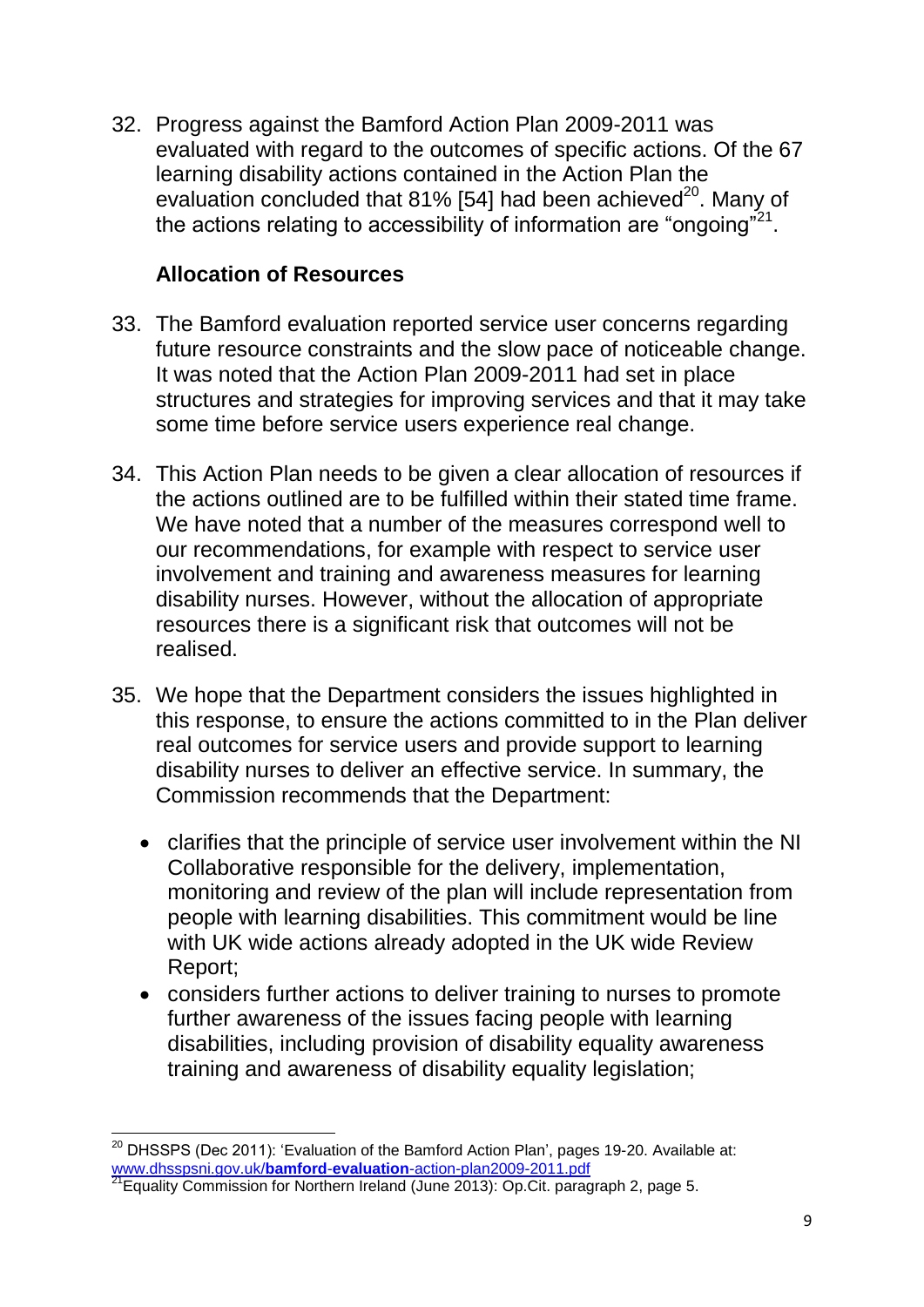- considers further specific actions with respect to our recommendations to address the historical barriers facing people with learning disabilities in accessing health care services such as written materials in accessible formats, and the communication requirements of people with learning disabilities when interacting directly with nursing staff and health care professionals generally;
- considers revising the actions within the Plan to quantify more clearly specific outcomes including measurable, realistic, and achievable targets;
- clearly set out key performance indicators to demonstrate how actions within the plan will be progressed;
- demonstrates a clear commitment to the allocation of resources to deliver tangible outcomes.